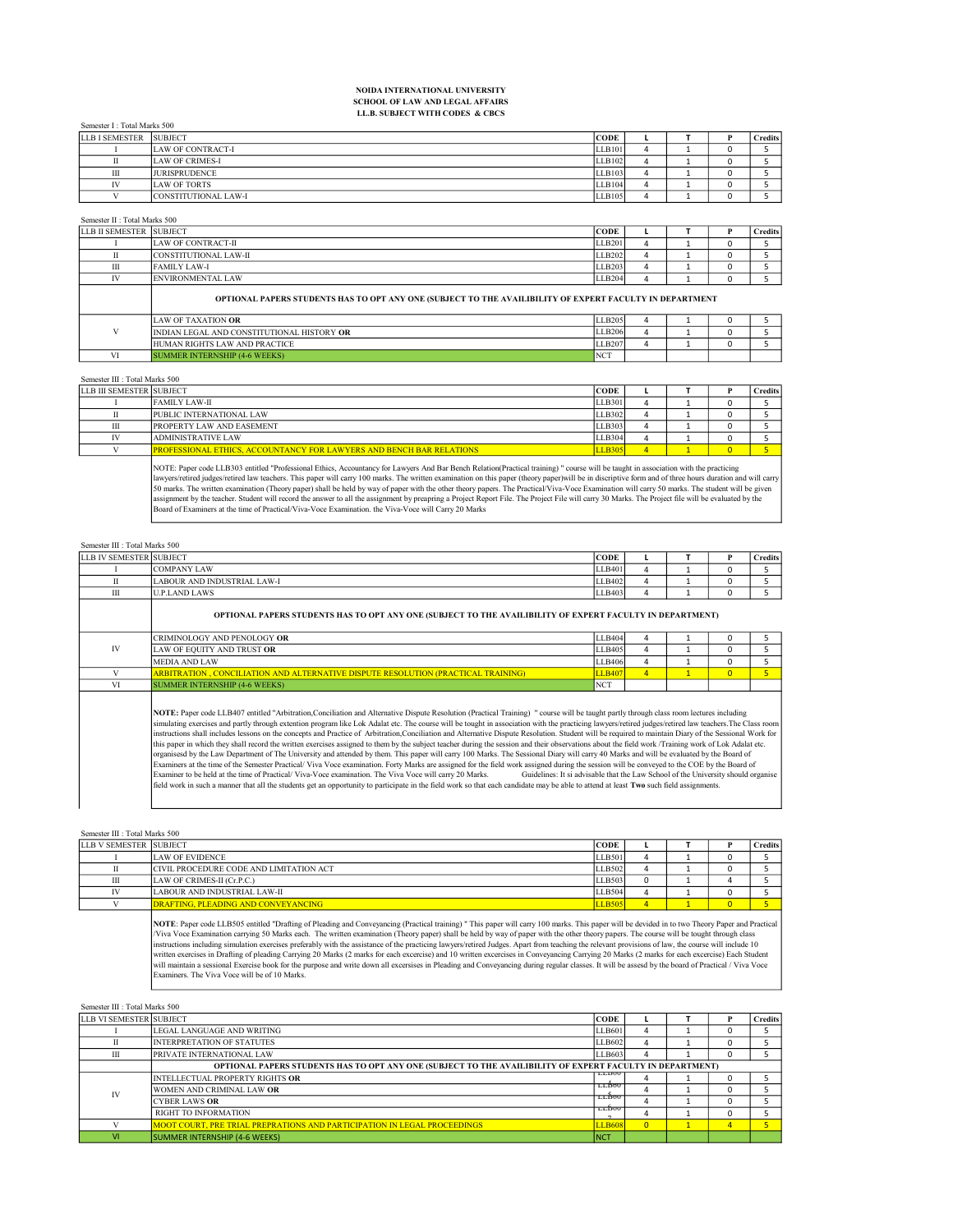NOTE: Paper code LLB608 entitled " MOOT COURT, PRE TRIAL PREPRATIONS AND PARTICIPATION IN LEGAL PROCEEDINGS (Practical Training) " Shall Comprise the Followi

(A) MOOT COURT: This paper will carry 100 marks. Each Student will do at least 2 Moot Courts in a semester with 10 Marks each. The Moot Court work will be on assigned problem and will be evaluated for 5 Marks for written submission (to be recorded in Sessional Diary) and 5 Marks for Oral Advocacy.<br>purpose of Moot Court groups will be formed of 8/10 students and cases involving several isssues shall be a

Black Scarf while addressing a Moot Court and during their visits to the Court/Advocate Chamber and other practical Training Programmes. Practice Moots shall be held as a routine in the class itself and three compulsory test Moots for examination shall be held after such practice Moots near the end of the semester term.

Attendance at such Moot Courts shall be Counted. Each student shall be required to maintain a proper record of his/her prepration for all the Moot Courts attended by him/her in the<br>Sessional Diary. The Sessional Diary will ASSIGNMENTS: Observation of Trial in Four Cases i.e Two Civil and Two Criminal. Each Student will attend Four Trial Court during the Semester Term. He/She will maintain

records of his/her visits in his/her Diary of Sessional Work and enter the various steps observed during his/her attendance on different days in the court assigned. This Scheme will carry 25 Marks. (C) carry 25 Marks. (C) Interviewing Techniques And Pre-Trial Prepration: (i) Each student will observe for interviewing sessions of Clients at the Lawyer's Office/ Legal Aid. student will record this proceedings in the Diary of sessional Work, which will carry

10 Marks. (ii) Each student will further observe the prepration of Documents and Court Papers by the Advocate and Procedure for filling the Suit/Petition. This will be recorded in Sessional

## Diary which will carry 10 Marks.

Guidelines: To make the training meaningful, students visits have to be organised for a continious period, sufficiently long to observe and understandthe process taking place their<br>proper context. Efforts should be directe Professionals on the University panel, the students should regularly be supervised and helped by the subject teacher/tutor. It is desirable that beside Advocates Chambers the students<br>are taken for Academic Family Court/Re Parliament, Supreme Court and High Courts, Tribunals etc., may be visited to make the training academically multifarious. This programme can be intellectually and professionally challanging if properly organised and integrated with Curricullam. Component of this paper will be Viva-Voce examination by the Board of Examiners on the above three aspects. This will carry 10 Marks